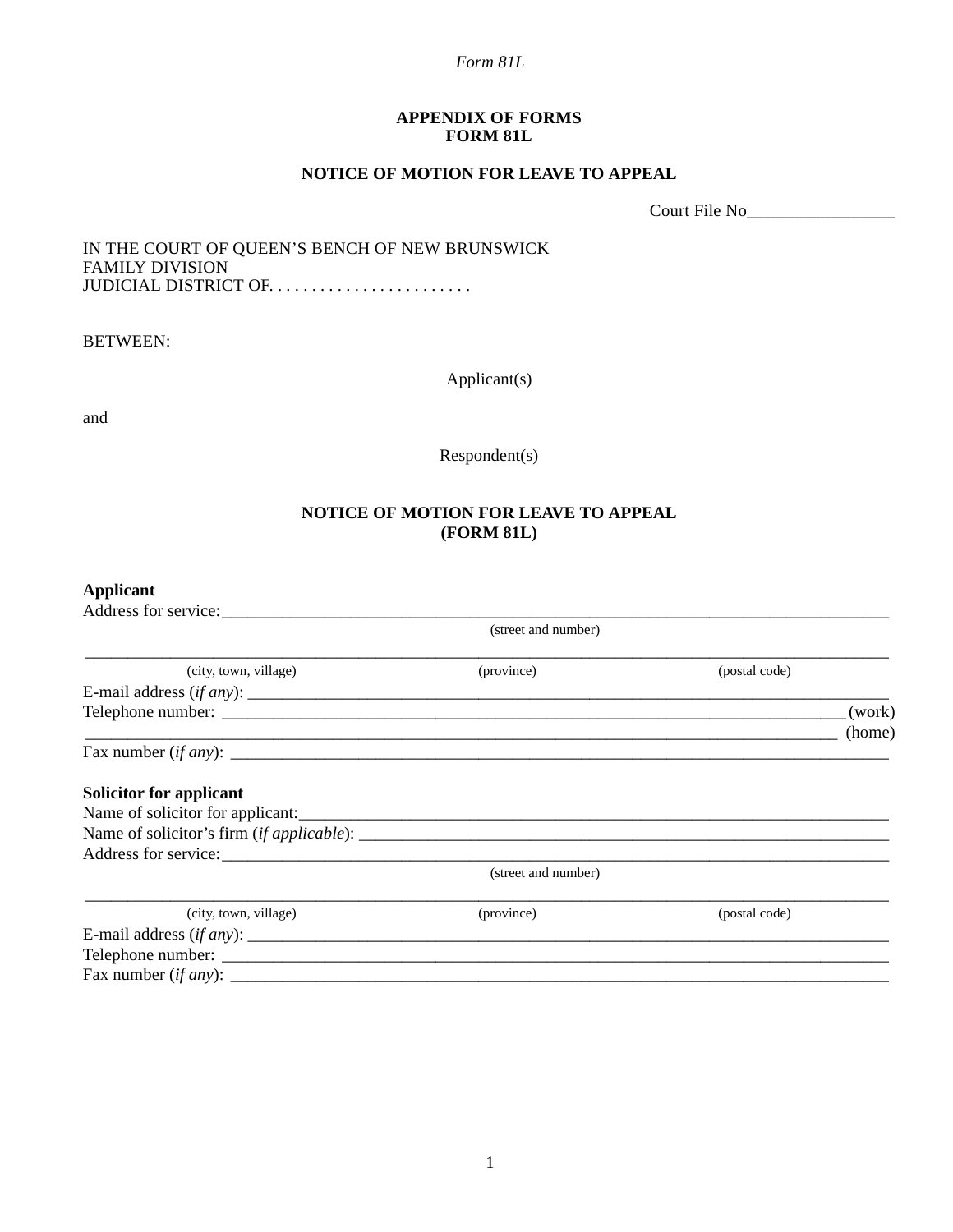# **Respondent**

|                                                                                                                          | (street and number)        |                                                                                                                     |
|--------------------------------------------------------------------------------------------------------------------------|----------------------------|---------------------------------------------------------------------------------------------------------------------|
| (city, town, village)                                                                                                    | (province, state, country) | (postal code)                                                                                                       |
|                                                                                                                          |                            |                                                                                                                     |
|                                                                                                                          |                            | (work)                                                                                                              |
|                                                                                                                          |                            | <b>Example 2</b> (home) (home)                                                                                      |
| Fax number $(if any)$ :                                                                                                  |                            |                                                                                                                     |
| <b>Solicitor for respondent</b>                                                                                          |                            |                                                                                                                     |
|                                                                                                                          |                            |                                                                                                                     |
|                                                                                                                          |                            |                                                                                                                     |
|                                                                                                                          |                            |                                                                                                                     |
|                                                                                                                          | (street and number)        |                                                                                                                     |
| (city, town, village)                                                                                                    | (province)                 | (postal code)                                                                                                       |
|                                                                                                                          |                            |                                                                                                                     |
| Telephone number:                                                                                                        |                            |                                                                                                                     |
|                                                                                                                          |                            |                                                                                                                     |
|                                                                                                                          |                            |                                                                                                                     |
|                                                                                                                          |                            | at _______________________, on the __________ day of _______________, 20______, at _____ (time) for leave to appeal |
|                                                                                                                          |                            | from the order (or decision) of the Case Management Master dated the _____ day of __________, 20_____. The          |
| The grounds of appeal are as follows:                                                                                    |                            |                                                                                                                     |
|                                                                                                                          |                            |                                                                                                                     |
|                                                                                                                          |                            |                                                                                                                     |
|                                                                                                                          |                            |                                                                                                                     |
| The applicant intends to rely on the following affidavits or other evidence:<br>(List the affidavits or other evidence.) |                            |                                                                                                                     |
|                                                                                                                          |                            |                                                                                                                     |
|                                                                                                                          |                            |                                                                                                                     |
|                                                                                                                          |                            |                                                                                                                     |
|                                                                                                                          |                            |                                                                                                                     |